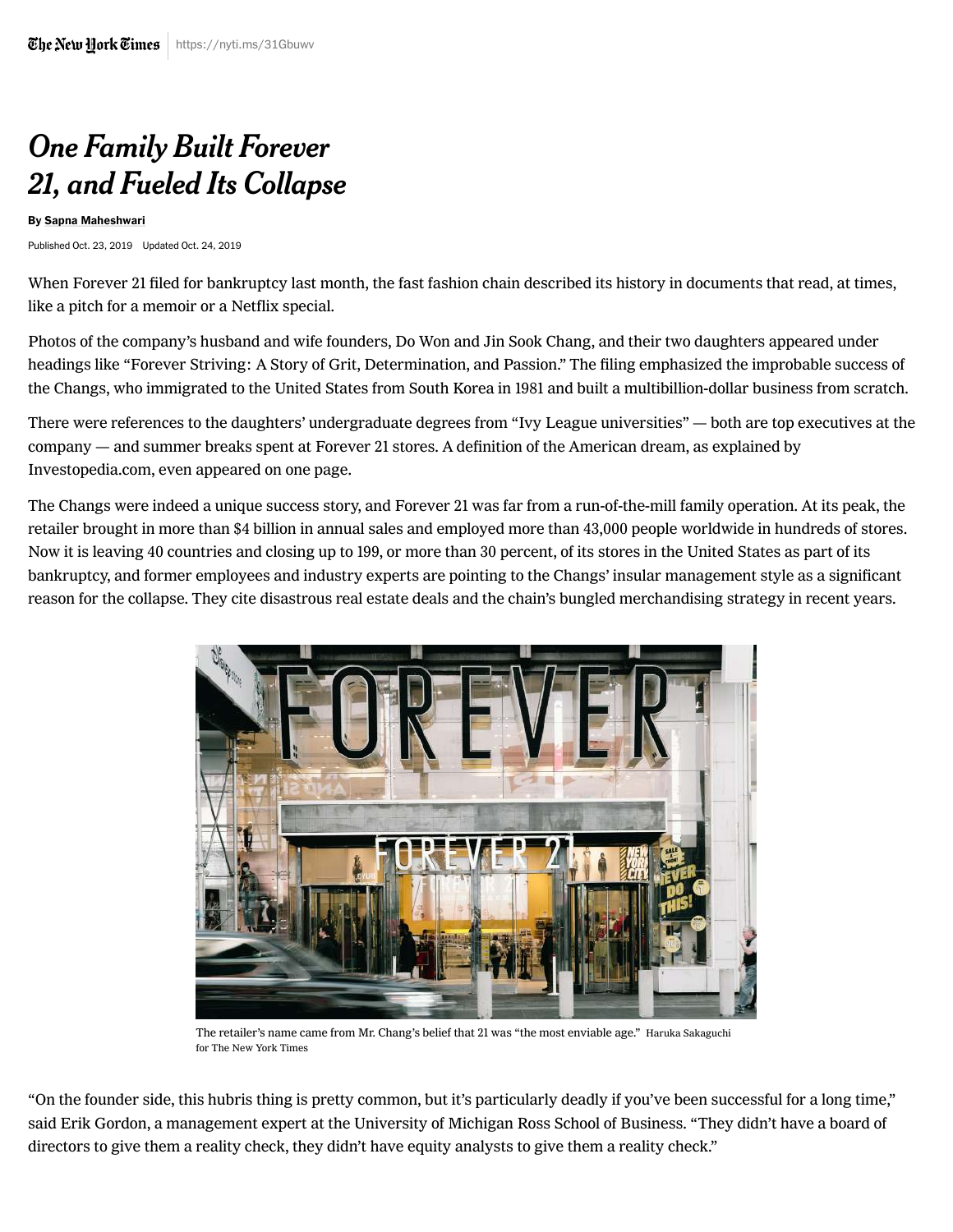He added: "You can live in your self-created bubble for a lot longer, but then the bubble pops."

The bankruptcy filing provides a rare glimpse inside a retailer that has been intensely secretive and privately held for decades. Six former employees, including three executives, also spoke to The New York Times about their experiences at Forever 21 on the condition of anonymity, citing nondisclosure agreements.

Forever 21's missteps, combined with industrywide changes in consumer tastes and shopping habits, will have far-reaching effects for thousands of people who work for the company, its vendors and malls. The chain says it will still operate hundreds of stores, along with its website. Through a spokeswoman, the Chang family declined to comment for this article.

Forever 21 — named because Mr. Chang considered 21 to be "the most enviable age" — was built on the idea of identifying apparel trends, then working with vendors to bring those products to stores quickly at cut-rate prices. From its early days, Mr. Chang, who is still the company's chief executive, oversaw landlord and vendor relationships while Mrs. Chang led design and merchandising.

Former employees say that the top floor of the company's Los Angeles headquarters was viewed as Mr. Chang's world, where corporate strategy unfolded and people kept quiet outside his office, while the bottom floor was Mrs. Chang's domain of buyers and planners, who showed their bags to security when leaving the building. Three former employees said that, as recently as this year, Mr. Chang was personally signing off on employee expenses and questioning executives about receipts for lunches or Uber rides.

The couple's daughters eventually joined the executive ranks. The older daughter, Linda Chang, is the executive vice president and has been viewed as Mr. Chang's successor; her sister, Esther Chang, is vice president of merchandising.

The Changs never took Forever 21 public, unlike their biggest fast-fashion rivals, "declining numerous opportunities that would facilitate generational wealth," the filing said.

Their inner circle included another Korean-American couple: Alex Ok, Forever 21's president and a former supplier, and his wife, SeongEun Kim, who works in merchandising. Internally, some referred to Mrs. Chang and Mrs. Ok as the "Missuses," a powerful pair who directed the tens of thousands of styles that landed in Forever 21's bustling stores. The filing showed that the Chang family owned 99 percent of equity in the chain, while Mr. Ok held 1 percent.



The pop star Ariana Grande, right, has sued Forever 21, claiming that it used a look-alike model of the singer in online ads, left. U.S. District Court C.D. Calif., via Reuters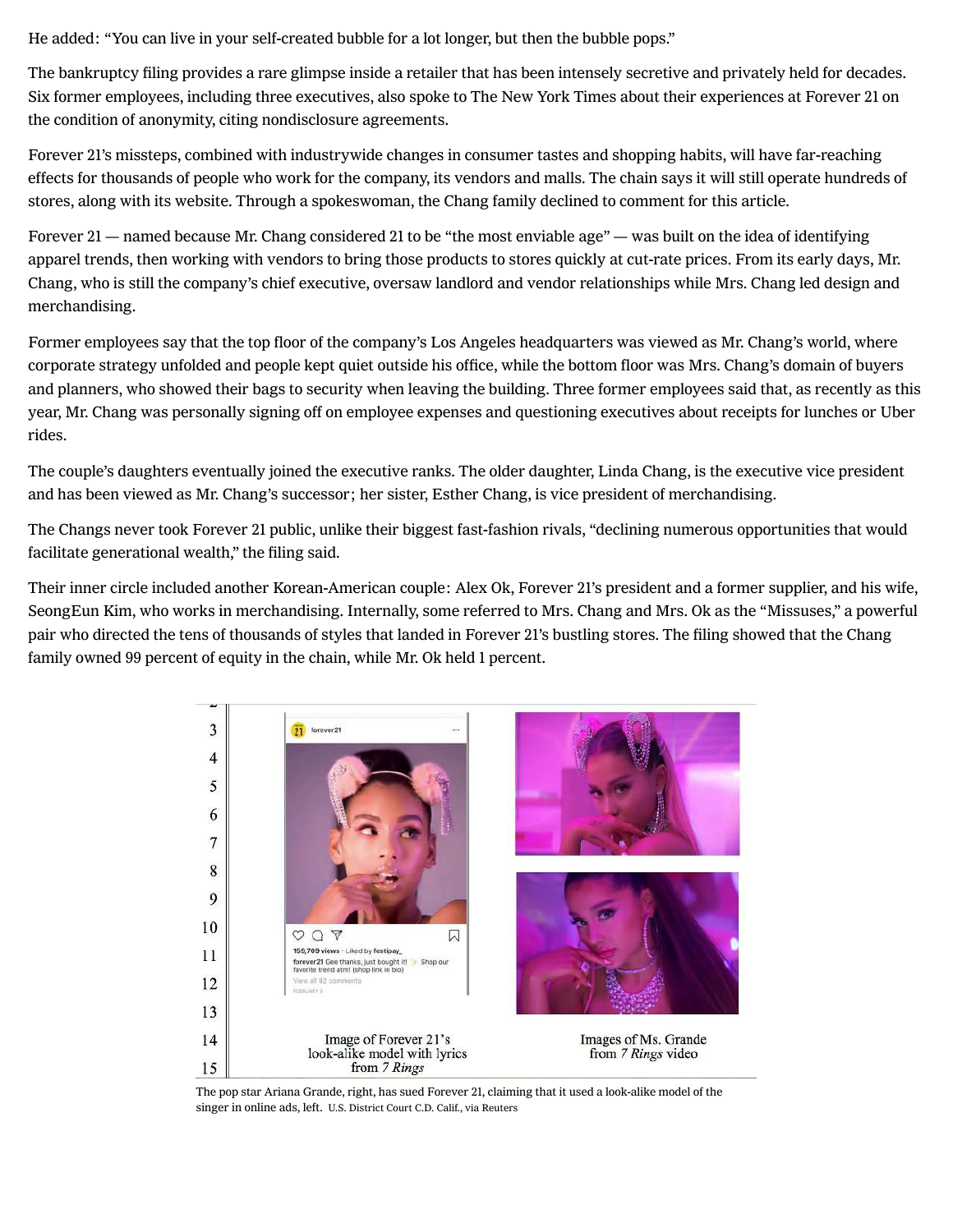As the business expanded, the Changs struggled with their desire to hire experienced executives and their distrust of outsiders, five of the employees said. In recent years, they said, Forever 21 eagerly recruited experts to overhaul parts of the business, then later ignored their recommendations on everything from new technology to marketing.



Former employees said company marketers wanted to work with Ms. Grande in 2014, but were overruled by management. U.S. District Court C.D. Calif., via Reuters

Some were reminded of that dynamic after the singer Ariana Grande [filed a lawsuit](https://www.nytimes.com/2019/09/03/arts/music/ariana-grande-forever-21.html) against Forever 21 in September. The company's marketers had urged it to partner with Ms. Grande for a holiday campaign in 2014, according to two former employees, but management hired the rapper Iggy Azalea instead. Now, Ms. Grande is far more popular, and Forever 21 is [defending itself](https://www.nytimes.com/2019/09/03/arts/music/ariana-grande-forever-21.html) against claims that it used a look-alike model of the singer in online ads.

The Changs' Christian faith played a role in the way they ran the company. Forever 21's bright yellow shopping bags are stamped with "John 3:16," a reference to a Bible verse. Mr. Chang has said the verse "shows us how much God loves us," and hoped others would learn of that love. Former employees said Bibles were sometimes visible in conference rooms and on Mr. Chang's desk. It was not unusual for department leaders to have ties to the family or their church but no experience working for another retailer, employees said.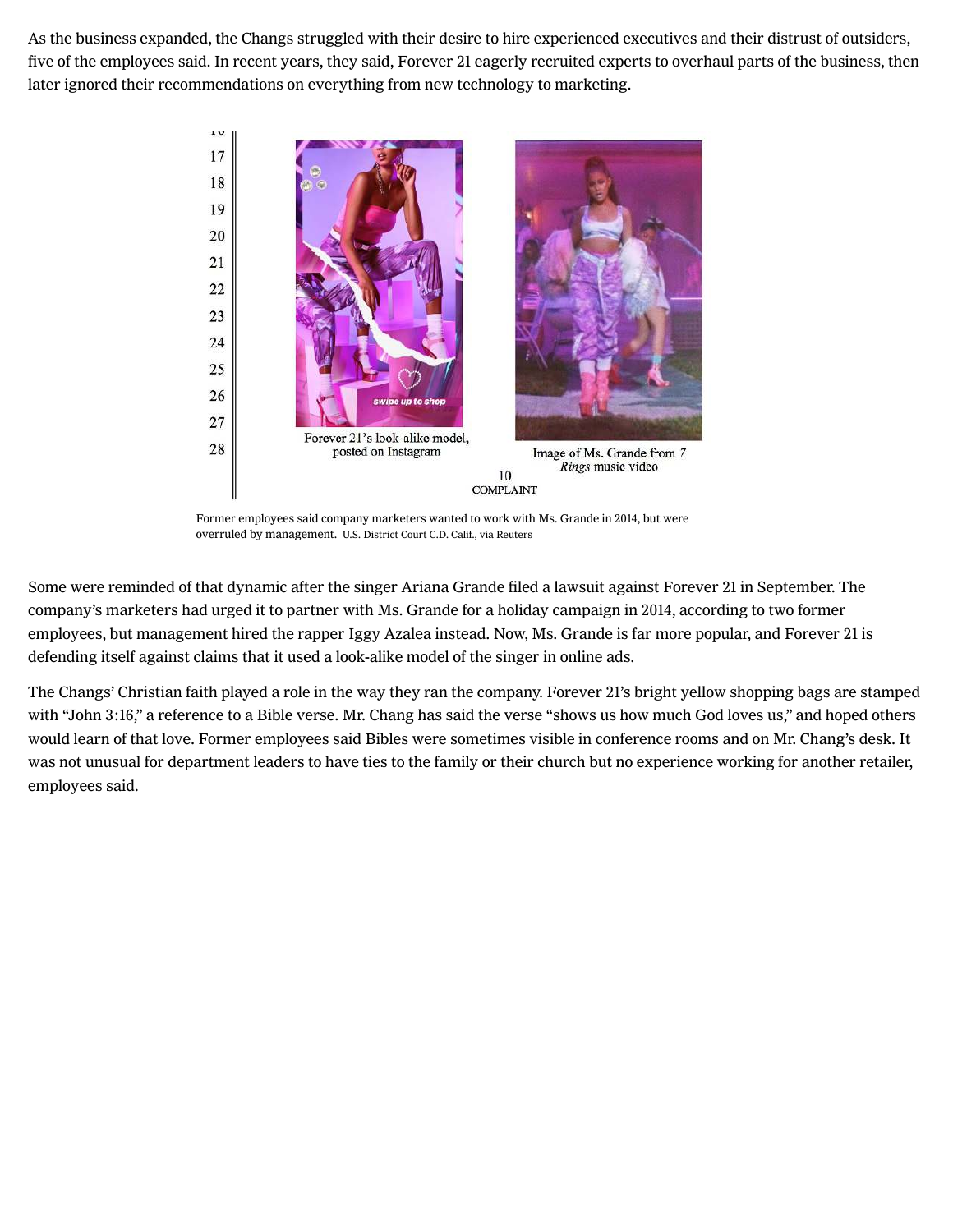

Forever 21's bright yellow shopping bags are stamped with "John 3:16," a reference to a Bible verse. Haruka Sakaguchi for The New York Times

"Every once in a while, when we hired someone who had been there, we'd learn that they were never allowed to see the totality of the business performance and they were only given reporting on their specific sector," said Margaret Coblentz, a former ecommerce director at Charlotte Russe. Rivals saw Forever 21 "as both monolithic and inscrutable," she added.

But Forever 21 made its biggest mistakes in real estate. In the years before and after the recession, the company expanded aggressively and decided to open huge flagship stores, setting up in cavernous spaces once occupied by Mervyn's, the bankrupt department store, as well as Borders, Sears and Saks. Its former head of real estate [told Bloomberg Businessweek](https://webcache.googleusercontent.com/search?q=cache:MSSRC9kqzfoJ:https://www.bloomberg.com/news/articles/2011-01-20/forever-21s-fast-and-loose-fashion-empire+&cd=1&hl=en&ct=clnk&gl=us) in 2011 that "having really big stores has always been Mr. Chang's dream."

The stores became hard to fill with new merchandise, then turn over, however, and saddled Forever 21 with long leases just as technology was beginning to wreak havoc on American malls. Seven of the leases at the old Mervyn's stores were not set to expire until 2027 or 2028, which is longer than a typical lease, according to internal documents obtained by The Times.

In an interview conducted last month, when the company filed for bankruptcy, Linda Chang acknowledged issues with the larger stores. "Having to fill those boxes on top of having to deal with the complexities of expanding internationally did stress our merchant organization," she said.

She also cited shifts in mall traffic and the rise of e-commerce as challenges, and said that the bankruptcy was "a strategic move on our part."

Mr. Chang, who sought to sign each lease and design every store himself even as the count soared past 500, was loath to close even underperforming locations, and at times, would simply move a store to another spot in the same mall, two former employees said.

"Forever 21's problem is not the malls — it's that they didn't get out of the malls earlier," Mr. Gordon, the management expert, said. "If they want to point a finger, they need to stand in front of a mirror and point it at themselves."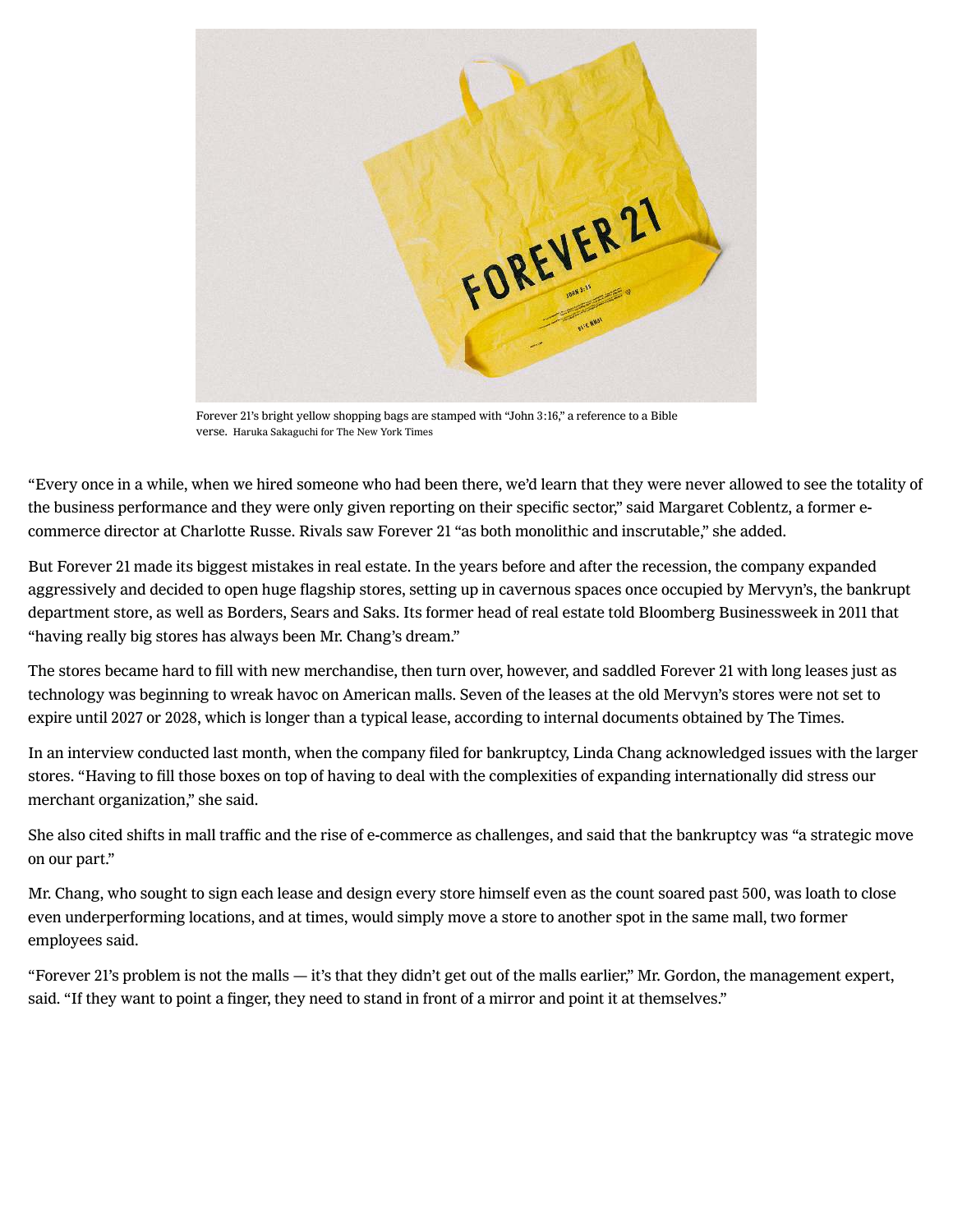

Mr. Chang sought to design every Forever 21 store himself, even when the company was expanding aggressively, and was reluctant to close underperforming locations. Lisa Baertlein/Reuters

The retailer also raced into expensive, massive new stores overseas without local expertise, as it surged from seven international stores in 2005 to 262 a decade later. Two employees said that the chain often did not understand local labor laws and made mistakes, like failing to recognize that customers in some European countries shopped for winter merchandise earlier in the year than American consumers. One employee said the chain moved into Germany without realizing stores in the country typically closed on Sundays. It didn't help that many of these areas were familiar turf for H&M, which is based in Sweden, and Zara, whose owner is in Spain.

Forever 21 said in the filing that most of its international locations were unprofitable as of 2015 and that its stores in Canada, Europe and Asia were losing an average of \$10 million per month in the past year. Overall, the annual occupancy cost of Forever 21's stores was \$450 million.

"They've gotten into categories and expression of fashion that are not closely aligned with their fast-fashion customer's preferences," said Mark A. Cohen, the director of retail studies at Columbia Business School. "They never built the intelligence into the business that would have cautioned them from this real estate orgy and would have kept them from the kind of exposure that they have now."

Yet even as its errors abroad became clear, Mr. Chang and his real estate counterparts bet on even more United States stores. An internal playbook from 2015 described the retailer's plans for a new strip mall chain called F21 Red that would target mothers under 35. Its \$1.80 camisoles and \$7.80 jeans were meant to swipe at the Irish retailer Primark, which entered the United States that year.

The playbook showed that six stores were already open, and that Forever 21 planned to open 35 more that year, including in regular malls, which was a surprise to the employees who had planned F21 Red. By 2017, several new F21 Red stores were posting sales that were around 50 percent below company projections, internal sales reports show.

That year, Forever 21 also introduced a beauty chain, Riley Rose, that was viewed as the company's next wave of growth and sought to capitalize on the boom in Korean skin care products. It was created by Linda and Esther Chang and called "groundbreaking" in the bankruptcy filing, which grouped its sales with the slumping international division.

While former employees praised the sisters' work ethic, they said that Riley Rose, which had 15 stores this year, was an expensive gamble in high-priced malls and struggled to maintain vendor relationships. The company told The Times last month that Riley Rose may end up as a store within Forever 21 locations. It has filed to reject leases for nine previously planned Riley